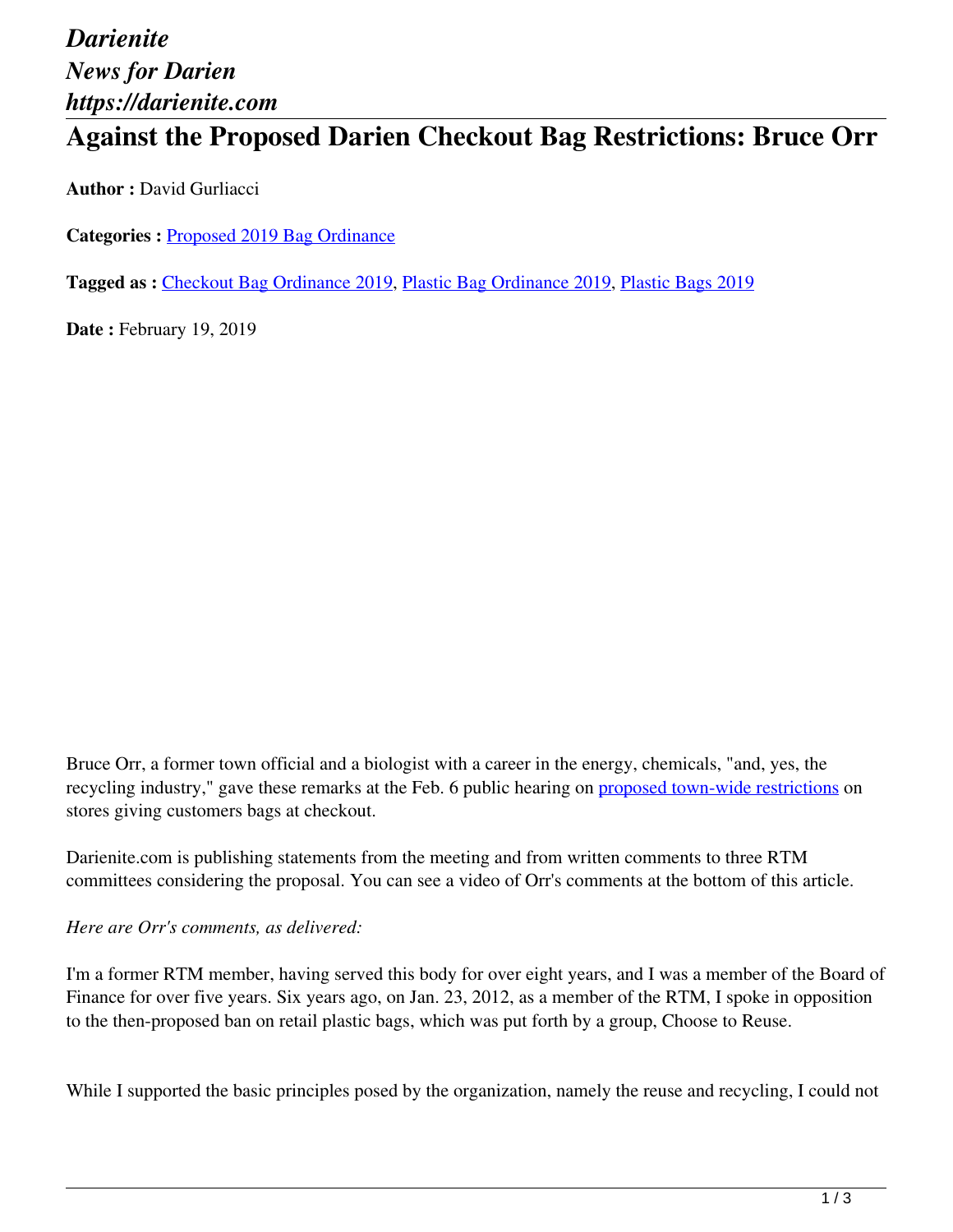### *Darienite News for Darien https://darienite.com*

support the ordinance. Today, I continue to be in opposition of the proposed ordinance, based on a number of well-researched facts.

For background and transparency, I'm a biologist, and I spent my entire career in the energy, chemicals, biorenewables, and, yes, the recycling industry.

Contrary to what the previous speakers from SoundWaters [*Olena Czebiniak — see* her comments here] and the high school [Isabelle Hole's comments] said, some fact-based points about the sources of plastic waste for the committees to consider. The U.S. EPA [Environmental Protection Agency] in 2014 reports in that plastic bag litter accounts for less than 0.5 percent of America's waste stream.

None of Darien's non-recyclable refuse, including plastic bags, goes into landfills. It all goes into the Wheelabrator Bridgeport waste-to-energy plant, generating 67 megawatts of energy, powering 67,000 homes in Fairfield County.

Over half of the land-based plastic bag waste leakage in our oceans comes from just five countries: China, Indonesia, Philippines, Vietnam and Thailand.

And 90 percent of the river-based plastics flowing into our oceans comes from only 10 rivers in Asia, South America [and] Africa. These rivers have two common traits: a generally high population in the surrounding area — in some cases, hundreds of millions of people — and the lack of waste-management systems in the infrastructure.

In summary, the macro-, overarching problems and challenges of plastic waste are not in Fairfield County or Darien but in the developing world economies.

Articles and comments about the checkout bag proposal:

- Public Hearing at 8 PM Wednesday on a Proposal to Ban Plastic Bags for Store Purchases in Darien (Feb. 5)
- Maritime Aquarium Supports Ban on Plastic Carry Out Bags in Darien; Public Hearing on Wednesday (Feb. 5)
- Opinions on the Proposed Checkout Bag Ordinance: First in a Series (Feb. 18)
- Statements from Darien Chamber of Commerce Director Opposing Proposed Bag Ordinance (Feb. 18)
- In Favor of the Proposed Bag Ordinance: Remarks from Cliff van Voorhees and Isabelle Hole (Feb. 19)

Furthermore, replacing plastics with alternative materials could raise environmental costs, nearly fourfold.